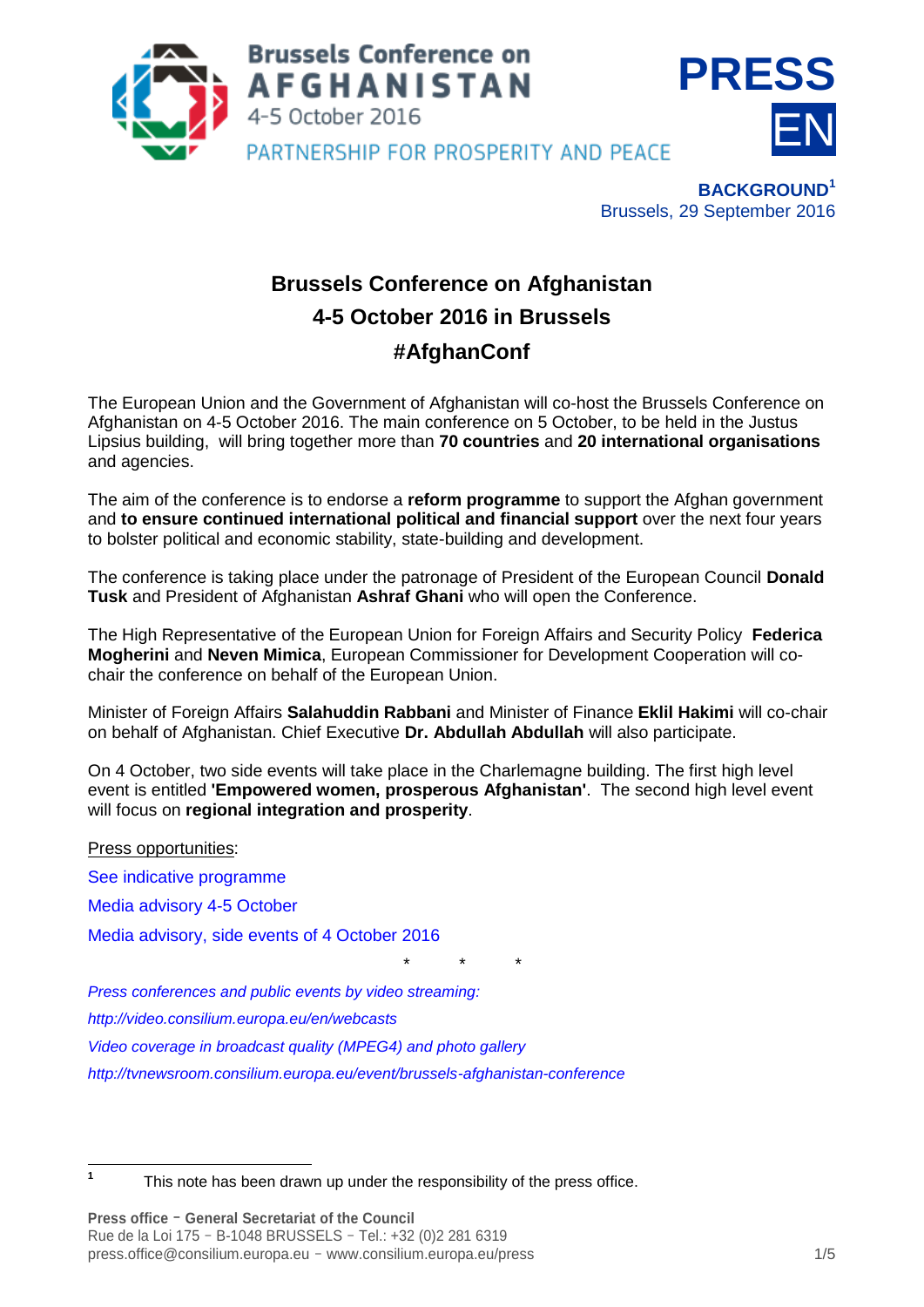# **A partnership for prosperity and peace**

The Brussels Conference on Afghanistan (BCA) will provide a platform for **comprehensive political and development discussions** between the international community and the Afghan government. It is expected to convey a message of **strong support for Afghanistan's reform agenda**, state-building process and inclusive economic and social development efforts.

Against a backdrop of the political, security and socio-economic challenges, the Afghan leadership will need continued international solidarity to ensure economic development and political reform, moving the country **towards self-reliance, prosperity and peace**. To that effect, the Brussels Conference on Afghanistan is expected to deliver on three main aspects:

- Renewed partnership towards **state- and institution building** through the implementation of the reform package as set out by the National Unity Government;
- Continued **international funding at or near current levels until 2020**, and increased aid effectiveness in support of the new Afghan development framework;
- **Regional support for a political process** oriented towards peace and cross-border economic cooperation.

The Afghan Government has made **good progress** in putting forward key deliverables for the BCA: the Afghan National Peace and Development Framework (ANPDF); a number of sectoral reforms spelled out in renewed and updated National Priority Programmes (NPPs); and the Self-Reliance through Mutual Accountability Framework (SMAF) document, which sets out specific progress indicators for the next two years.

The BCA is expected to send a **strong political signal**, highlighting the need for a political process towards peace and regional cooperation. Securing financial support over the course of the next four years is crucial for the Afghan government to bring about a strategic shift towards stabilisation and possibly peace. This will involve Afghanistan's neighbours, building on an emerging regional consensus.

- [Afghan national peace and development framework](http://policymof.gov.af/afghanistan-national-development-framework/)
- [Self-reliance through mutual accountability framework, 5 September 2015](http://www.mofa.go.jp/mofaj/files/000102254.pdf)

## **Programme of the meeting**

On 5 October at 9.00, the High Representative of the EU **Federica Mogherini** and Minister of Foreign Affairs **Salahuddin Rabbani** will introduce the event. The opening session will then follow with statements by the President of the European Council **Donald Tusk**, the President of Afghanistan **Ashraf Ghani** and the United Nations Secretary General **Ban Ki-moon**. There will be a family photo.

At 11.00, the government of Afghanistan will present its **Afghan National Peace and Development Framework** and the revised **Self-Reliance Mutual Accountability Framework**. The **World Bank** will then present its economic outlook for the country.

Representatives of partner governments and organisations will deliver their statements throughout the day, either on the morning from 11.30 or in the afternoon from 14.15.

**Partner countries** expected to be represented include: all EU member states and Albania, Argentina, Armenia, Australia, Azerbaijan, Bahrain, Bangladesh, Bosnia-Herzegovina, Brazil, Brunei, Canada, Chile, China, Egypt, Georgia, Iceland, India, Indonesia, Iran, Japan, Jordan,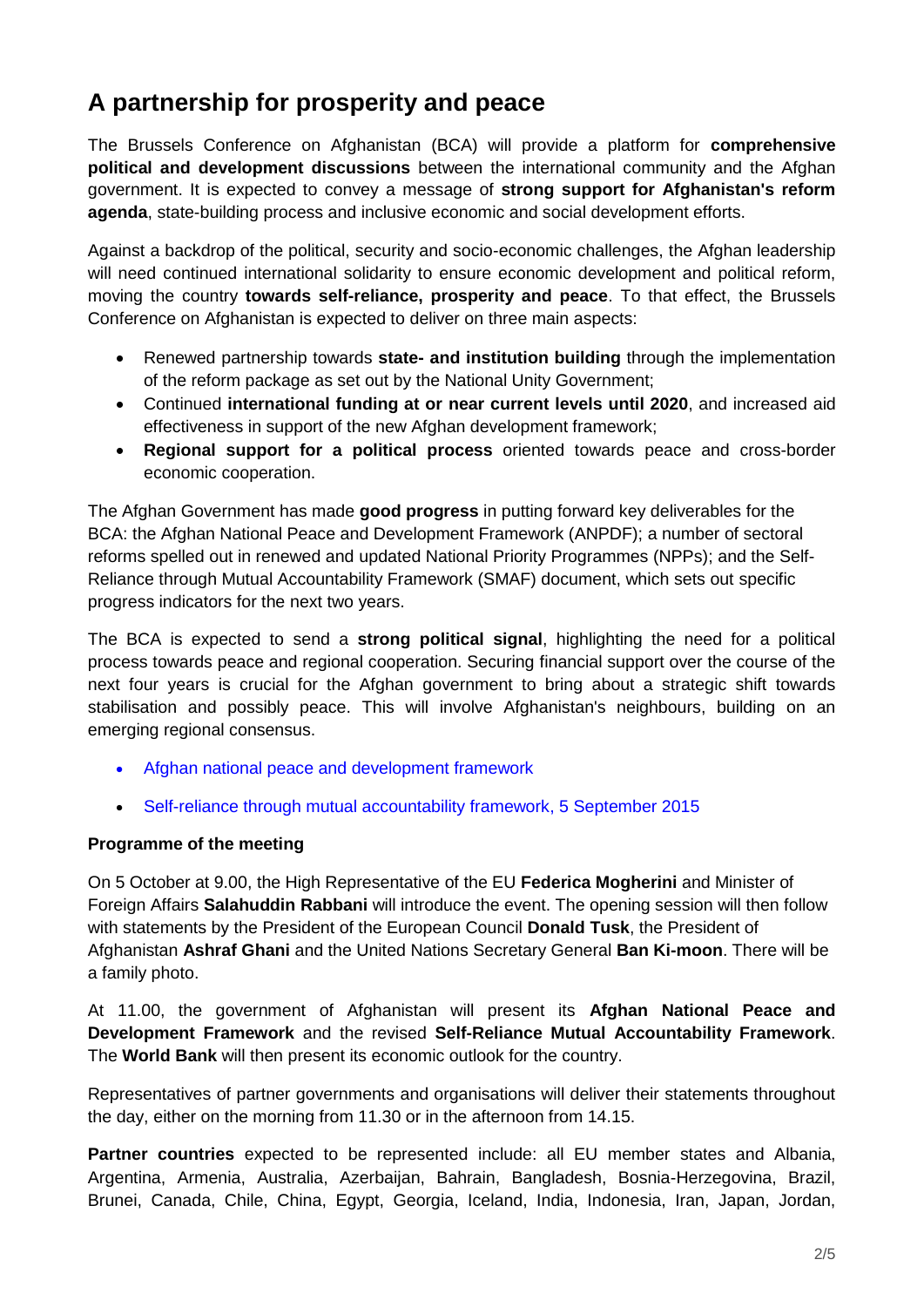Kazakhstan, Kuwait, Kyrgyzstan, Malaysia, Mexico, Mongolia, Montenegro, New Zealand, Norway, Oman, Pakistan, Qatar, Republic of Korea, Russia, Saudi Arabia, Serbia, Singapore, South Africa, Switzerland, Tajikistan, the former Yugoslav Republic of Macedonia, Turkey, Turkmenistan, Ukraine, United Arab Emirates, USA, Uzbekistan.

**Invited organisations** include: Asian Development Bank, Asian Infrastructure Investment Bank, Aga Khan Foundation / Development Network, European Investment Bank, Food and Agriculture Organisation, Islamic Development Bank, International Monetary Fund, International Organization for Migration, NATO, Organisation for Economic Co-operation and Development, Office of the High Commissioner for Human Rights, Organisation of Islamic Cooperation, Organization for Security and Co-operation in Europe, International Committee of the Red Cross, South Asian Association for Regional Cooperation, Shanghai Cooperation Organisation, United Nations, UN Assistance Mission in Afghanistan, United Nations Development Programme, UNESCO, United Nations High Commissioner for Refugees, UNICEF, United Nations Office on Drugs and Crime, UN Women, World Food Programme.

At 14.00, representatives from **Afghan civil society** will give a statement.

The closing session will take place at 17.30 with statements by Chief Executive **Abdullah Abdullah**, High Representative **Federica Mogherini** and European Commissioner for International Cooperation and Development **Neven Mimica**.

A press conference will close the event at +/-18.00.

The entire event will be livestreamed on:<http://video.consilium.europa.eu/en/webcasts>

## **Background**

In July 2012, at the **Tokyo Conference**, the international community agreed on the Tokyo mutual accountability framework, to provide ongoing support for the development of Afghanistan against concrete progress in implementing Afghan reforms.

It was also agreed that a series of ministerial-level meetings on Afghanistan would take place to support progress in the country. The Brussels Conference will be the second of these meetings, following the **London Conference on Afghanistan** which took place on 4 December 2014

[Communique from the London Conference on Afghanistan, 4 December 2014](https://www.gov.uk/government/uploads/system/uploads/attachment_data/file/383205/The-London-Conference-on-Afghanistan-Communique.pdf)

The accountability framework was updated in 2015 at a senior officials meeting, as the **selfreliance through mutual accountability framework**. The Brussels Conference is expected to reconfirm the support of the international community for this framework in the coming years and assess progress delivered on mutual commitments.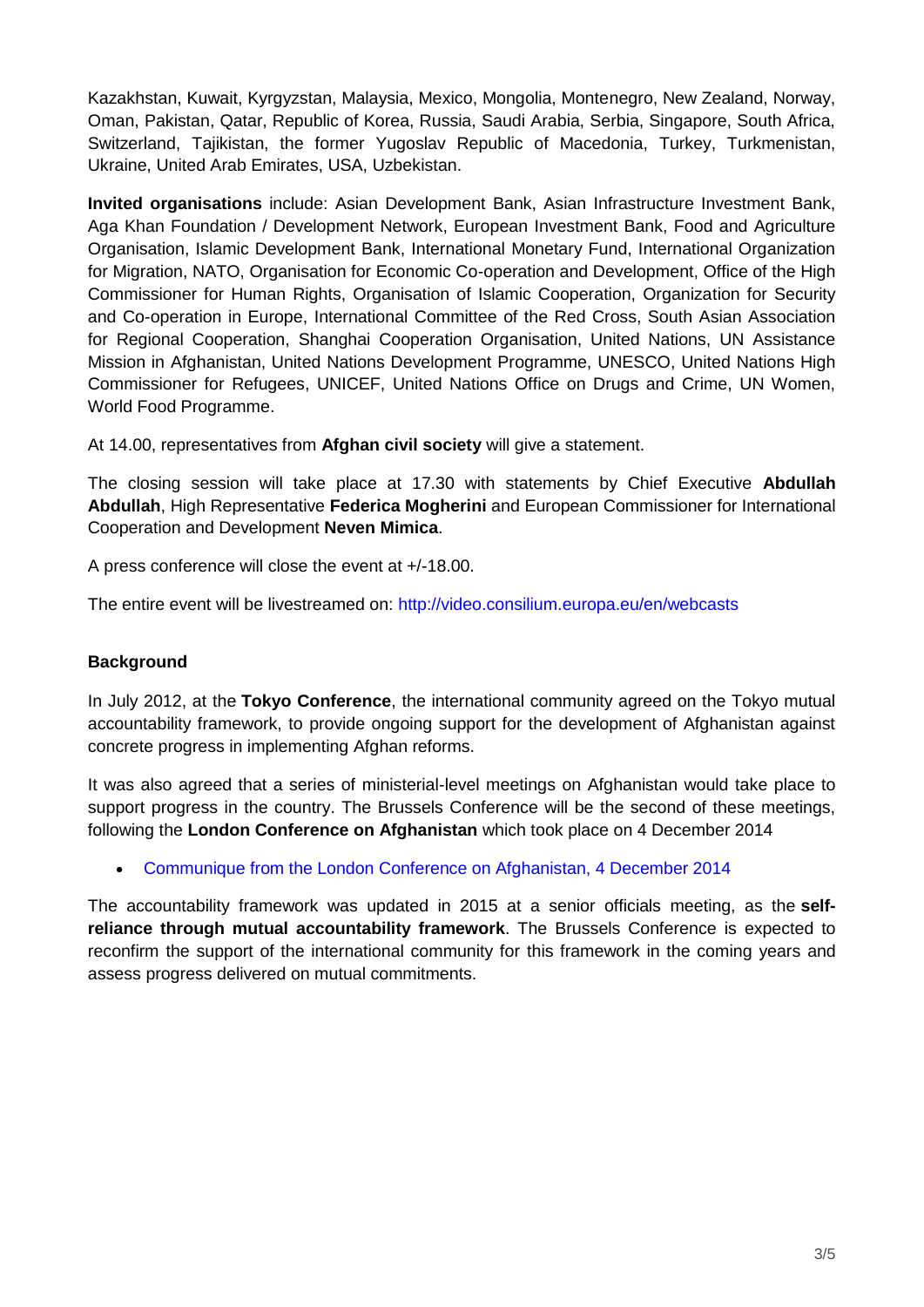### **The EU and Afghanistan**

In July 2016, the Council of the EU adopted conclusions on Afghanistan, endorsing the second annual implementation report of the "European Union Afghanistan Strategy: 2014-16".

The Council affirmed in particular that the EU and member states overarching strategic goal should remain the **development of Afghan institutions** to safeguard progress to date and to make further progress in the development of a more effective and ultimately sustainable Afghan state. Key objectives are to promote security; reinforce democracy; encourage economic and human development ; strengthen the rule of law, including the fight against corruption, and the protection and promotion of human rights in particular the rights of women, including in the context of the peace process and continue the fight against the narcotic and drug industry.

The EU is expected to renew its commitment as a reliable partner for Afghanistan, maintaining its financial commitments until 2020 at **more than €200 million per year**. Member states are also expected to follow the same direction. In recent years**, the EU and its Member States have provided about €1 billion per year.** 

#### [EU-Afghanistan relations factsheet](https://eeas.europa.eu/delegations/afghanistan/10740/eu-afghanistan-relations_en)

#### *Peace and reconciliation*

The EU has supported the important efforts of the Afghan government towards peace and reconciliation. It has welcomed and encouraged coordinated efforts to support the Afghan government in promoting a meaningful, Afghan-led and Afghan-owned peace process, as the only viable path towards a sustainable resolution of the conflict. The EU welcomed the initiatives to create a conducive environment for such a process.

The EU welcomed the signing of a peace agreement by the government of Afghanistan and Hezbe-Islami Gulbuddin on 29 September 2016.

[Statement by the spokesperson on the initialling of a peace agreement by the government of](https://eeas.europa.eu/headquarters/headquarters-homepage/10229/on-the-initiallitation-of-a-peace-agreement-by-the-government-of-afghanistan-and-hezb-e-islami-gulbuddin_en)  [Afghanistan and Hezb-e-Islami Gulbuddin](https://eeas.europa.eu/headquarters/headquarters-homepage/10229/on-the-initiallitation-of-a-peace-agreement-by-the-government-of-afghanistan-and-hezb-e-islami-gulbuddin_en)

## *State Building Contract*

EU development assistance under the current multi-annual programme has four focal areas: agriculture and rural development, health, rule of law and policing, as well as governance and democratisation. The EU will start providing budget support through a **state-building contract** of €200 million over 2 years from 2017 onwards. The state building contract will be signed in the margins of the conference on 4 October in the Charlemagne building at 13.30 by the European Commissioner for Development Cooperation **Neven Mimica** and the Afghan Minister of Finance **Eklil Ahmad Hakimi**.

The EU's state building contracts have been designed to provide budget support in fragile and transition situations. The €200 million for Afghanistan will provide the government of Afghanistan with fiscal space to finance its own strategic development priorities and policies as outlined in the new Afghanistan National Peace and Development Framework. A robust policy dialogue on reform progress in public policies, the macro-economic framework, public financial management, as well as on transparency and oversight will determine the disbursements under this contract.

More information on [EU-Afghanistan relations](http://www.consilium.europa.eu/en/meetings/international-summit/2016/10/05-eu-afghanistan-relations/)

[Council conclusions on Afghanistan of 18 July 2017](http://www.consilium.europa.eu/en/press/press-releases/2016/07/18-fac-afghanistan-conclusions/)